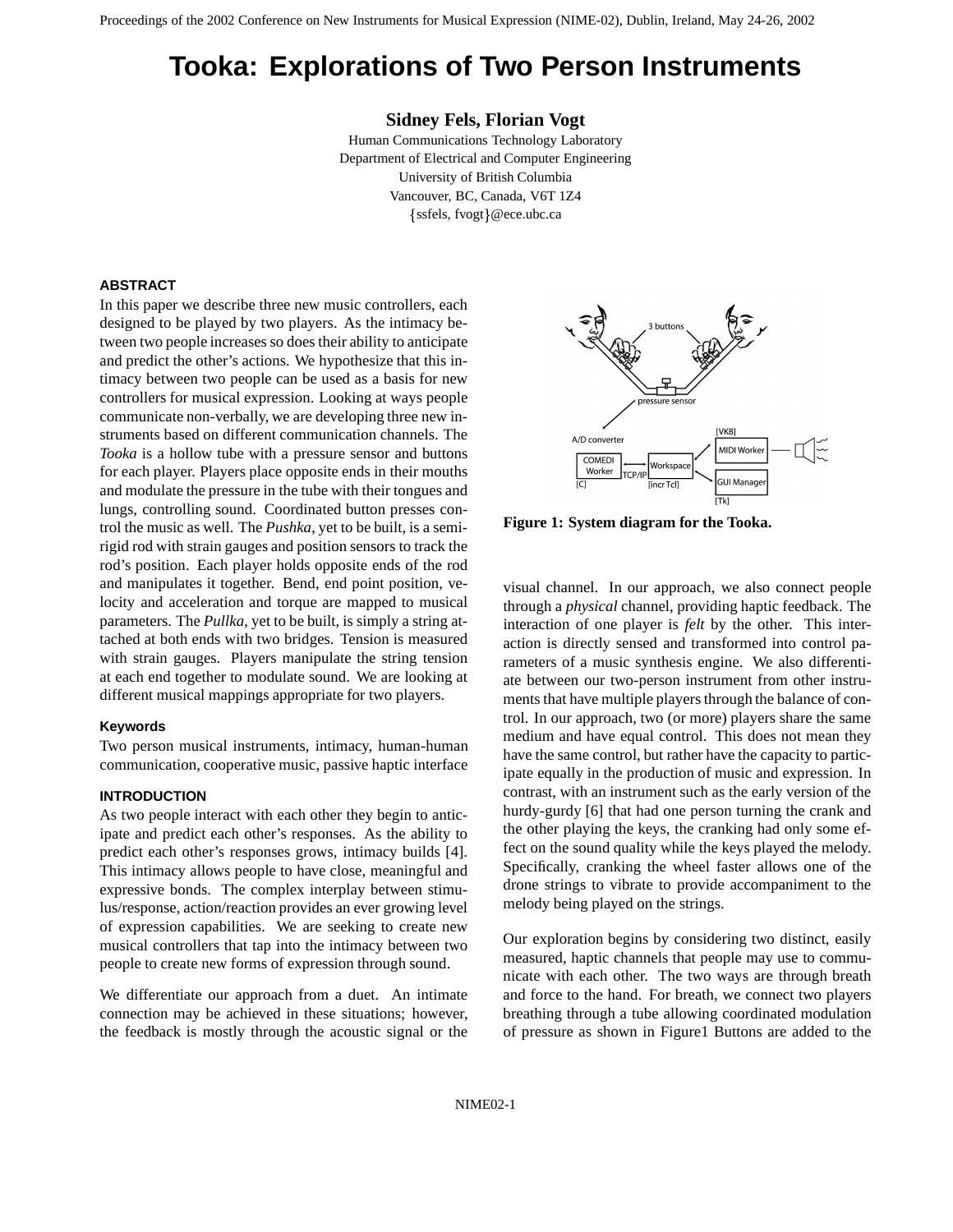tube to allow for coordinated button presses. This device is called a *Tooka*. For hand forces we consider two different modes of connecting the two players: 1) a semi-rigid rod and 2) a string. The semi-rigid rod is called the *Pushka* and the string instrument is called the *Pullka*. Oakley et. al. [9] also explores using haptic channels (hands) to communicate emotion however he is not looking at mapping the control to musical expression.

Each of these instruments provides different techniques for measuring the interaction between two people and mapping it to musical parameters. We are in the process of exploring different mapping strategies for each type of control. We are optimistic that controllers built specifically for two people will provide new means for musical expression. By maintaining a direct mapping the instruments' expressive capabilities should mirror those of the two people playing it. Thus, as their intimacy grows, so should the space of expressive possibilities. The instruments afford different performance styles which should further enhance the expressive capabilities. In addition to the Tooka providing a new type of expressive musical controller, it may have potential to be used in the reverse direction. That is, the music that is heard as people learn to play music together may facilitate the development of intimacy between the players. This characteristic suggests that the Tooka may also be a new human communication device between two people instead of between performer and audience.

In the discussions that follow, we describe some of the instruments we have either built or are building. So far, our efforts are towards two-person musical instruments, however, we see this being extended to multiple people.

In the following sections we describe each new controller and how two-person interaction maps to sound.

# **TOOKA: BREATH**

The current version of the Tooka is a hollow flexible tube with three buttons at each end. A pressure sensor in the center measures the air pressure in the tube. The instrument is shown in Figure 2. Two people demonstrating how to play the Tooka are shown in Figure 3. To play the Tooka, each player puts their mouth over opposite ends forming a sealed tube. The players collectively modulate the tube pressure to control sound. Each player has three buttons that may be used to control mode changes, such as pitch.

Figure 1 shows a block diagram of the Tooka. The overall architecture uses a *Workspace* model to connect all the computational elements called *managers* and *workers*. The Workspace is implemented as a Tcl/Tk [10] process that workers and managers attach to and do the work in. Effectively, the Workspace is a common interpreter environment where workers and managers execute Tcl/Tk commands.



**Figure 2: A picture of the Tooka.**



**Figure 3: Two people demonstrating how to play the Tooka.**

The workers and managers attach either through a TCP/IP connection or are embedded in the Tcl/Tk workspace using dynamically linked libraries.

For Tooka, there is one manager and two workers. The manager is the graphical user interface (GUI) that controls data flow and configuration of the data acquisition and music production via the workers. The data acquisition worker is responsible for reading data from the instruments buttons and pressure sensor. It runs as a separate process written in C and uses the Comedi libraries [8] for reading/writing to the data acquisition board. It attaches to the workspace using a TCP/IP connection. The second worker is the MIDI Music worker. It is responsible for mapping data inputs to MIDI notes. It has been implemented as a dynamically loadable music module. It was created by modifying the virtual keyboard (VKB) [7]. Currently, all the processes run on a single processor machine running Linux.

Players can modulate the pressure in the tube using either their tongue, pharynx, or lungs. Each mechanism has different precision as well as feedback providing a diverse control and feedback space. This property of the Tooka suggests that with a well designed mapping from air pressure to sound it should become an expressive instrument.

The Tooka's pressure sensor is a NovaSensor 410-015G3L that detects medium range pressures. The pressure sensor is connected to an instrumentation amplifier and the signal is passed to a National Instruments A/D converter (PCI-MIO-16E-4). The buttons are also connected to the digital inputs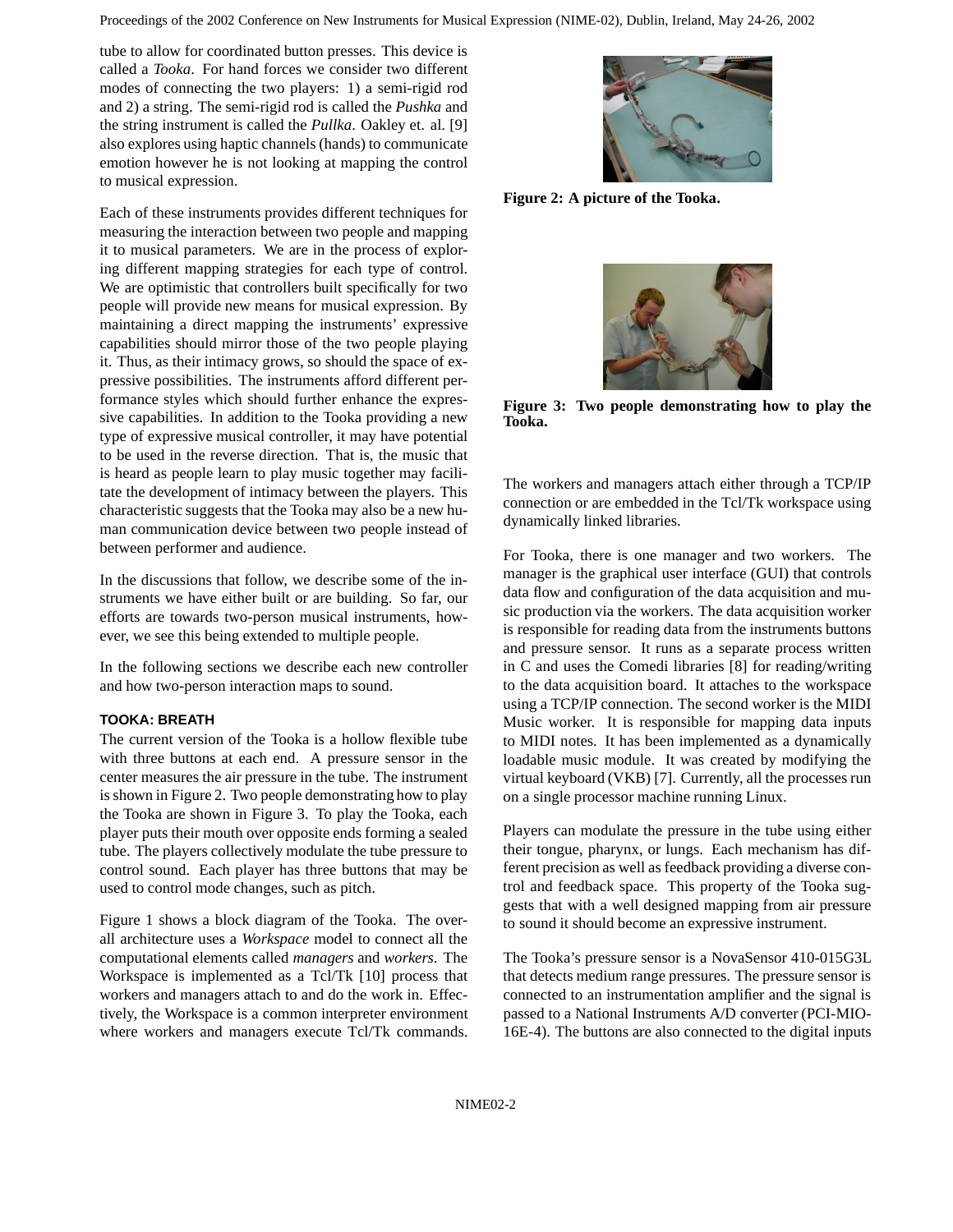

**Figure 4: Pressure profile over time of a person blowing into the Tooka. The other end is sealed. The player is increasing the pressure and then modulating it.**

of the A/D converter. All the information from the A/D converter is available to our application through a Tcl/Tk [10] interface. All the music code for mapping sensor data to MIDI is performed using Tcl/Tk. The actual MIDI output comes from the MIDI worker.

In order to achieve full dynamic range for the pressure sensor we included both hardware and software calibration in our configuration. First we matched the dynamic range of the pressure sensor to the analog-to-digital converter input voltage range. This was achieved by setting the gain of the instrument amplifier(Linear Technology LT1920) to 500 based on pressure range measurments. Further we configured the sampling frequency to trade-off between low sensor data rate and high signal quality. We have also investigated pressure profiles for attacks and modulation that players are capable of making. A typical pressure profile is shown in Figure 4.

The greatest degree of control is from the tongue. Players can form a completely closed tube with their mouths, tongues and pharynx to block any air flow into their lungs or out their nose. Keeping the back of their tongue against their pharnyx creates an air tight seal. Players move the front of their tongue to adjust the volume of air in their mouths providing a very precise pressure controller. As their mouth and tongue is forming the seal any pressure changes made by either player are immediately felt by each of them, providing excellent feedback as to the state of the instrument as well as an indication of what the other is doing. Air pressure changes using just the tongue can be quite substantial. During this type of interaction, each player can breathe at the same time as modulating the tube pressure.

Players can control their pharynx to allow air to flow through their nose. This ability allows each player to be able to quickly change and/or modulate the tube pressure by adjusting the amount of air that flows through their nose. Generally speaking, this mechanism only allows for one player to lower the tube pressure to 0 without going negative. Further, this control allows a continuous stream of air for the duration of one player's breath.

In contrast, a player may use their lungs to adjust the air pressure. While this control is fairly coarse grained, it does allow players to create large negative and positive pressures in the tube. For a rush of air to pass through the tube, one player has to allow the air to pass into their own mouth while the other is blowing. This is reversed to have air flow the other way. We do not currently measure air flow velocity though. While the use of lungs to play the instrument provides coarser control of the air pressure, visually it provides a clearer image of what the players are doing. This is helpful both for the other player and audience to make the instrument's mapping more transparent. Note though, the second player typically uses the high fidelity sensing of the air pressure to understand the effort and intentions of the other player.

We experimented with several tube types. One tube had a large compliance. The large compliance meant that changes in pressure caused the tube to expand making pressure changes small and slow. With only tongue control, it was difficult to have significant pressure changes and players had to use their lungs to get fast and large changes. When one player uses their lungs excessively the other player often find it disturbing and interferes with the interaction. Thus, we use a hard, non-compliant tube as shown in Figure 2.

We are somewhat concerned about how sanitary the Tooka is. Our objective is to make the instrument as intimate as possible for the two players; thus, we allow airflow between them. In our testing, this feature has the desired effect. Just the thought of the instrument has emotional impact between the two people planning to play it. We may create a second version that has a latex membrane that allows pressure to be transferred but not the actual air. It will not be as intimate nor will it allow the exploration of air flow, however, novice players may feel more comfortable with it.

Finally, an interesting feature of the instrument is that it can be played continuously. Players do not have to stop playing to breathe if they do not want to. This is because if they are playing with their tongues, then they can be breathing at the same time. This opens some new performance and expressive possibilities.

#### **Sound Mapping with the Tooka**

We are exploring different types of musical mappings with the Tooka. The first mapping we have pursued is the most obvious. We are using the metaphor of the recorder to constrain the way air pressure and button presses affect the sound. In the mapping, each button combination corre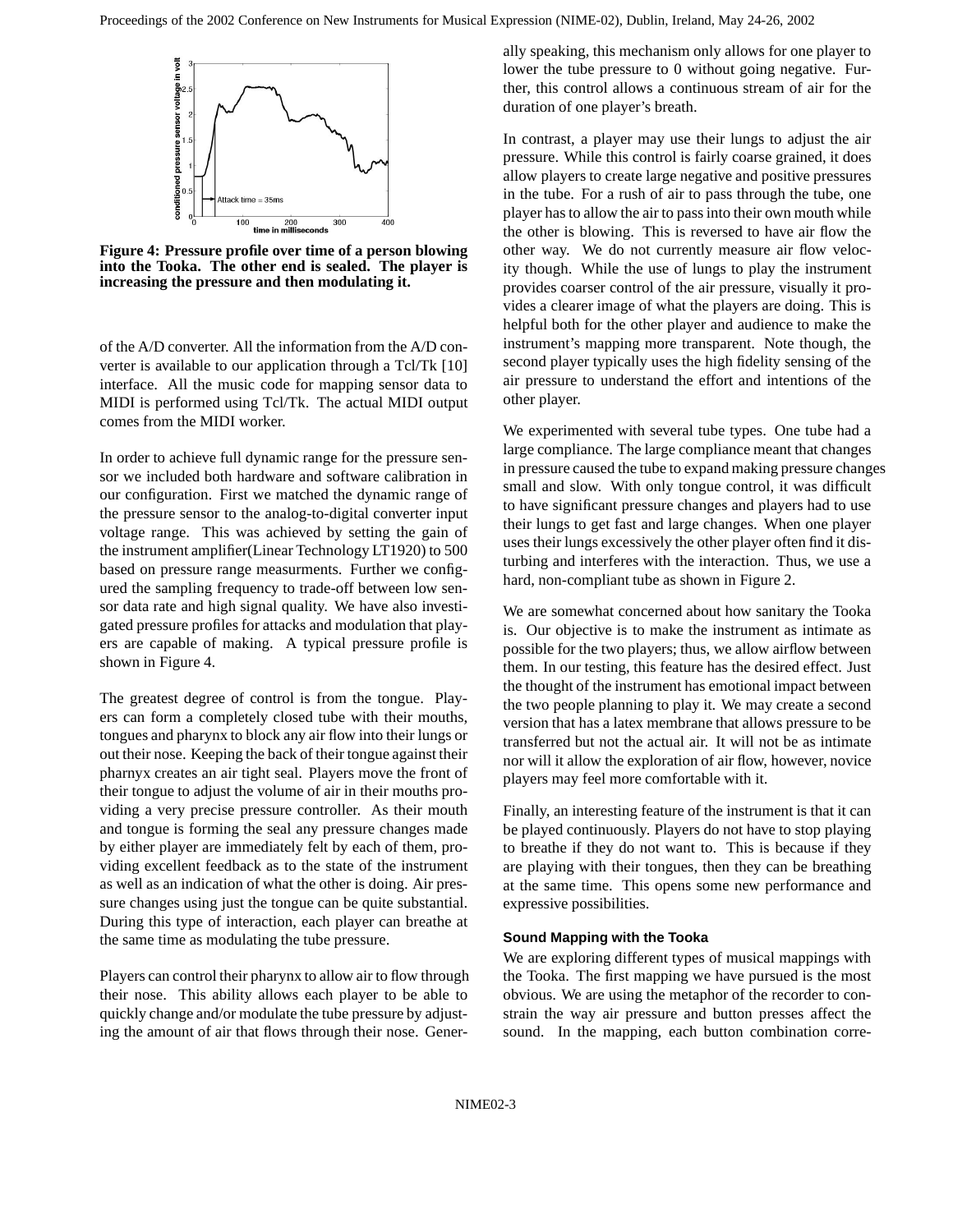sponds to a pitch change. In our first prototype, we used six buttons limiting the number of discrete pitches to  $2^6 = 64$ ; the full mapping is shown in tables 1 and 2. Each player has 3 buttons. The players' index finger controls a button (B2) to change octaves. The players' middle and ring fingers control buttons B1 and B0, respectively, to change the interval in the current octave. We use coordinated button presses to move up the pitch scale to maintain consistency with our goal of exploring two person interaction to provide the basis for an expressive instrument.

As can be seen in table 2, we chose to map each player's top button to shift the pitch by one octave (in our current implementation, the four combinations correspond to a base note of C2, C3, C4 and C5). We use the other two buttons that a player has for semitone offsets from the current octave. There are 16 different positions which we map to 14 semitones above the base note and 2 notes below. Identical finger positions between the two players look synchronized from an audience's perspective making them visually appealing, so, we have mapped them to notes I, III, IV and V. The other notes follow a Gray code pattern alternating between players so that each player only changes one button between semitones. This mapping has yet to be fully explored, thus, further work on the mapping is in progress. For the second prototype, we have added another button for each player that is controlled by his or her pinkie. This extends the tonal range of the instrument. Finally, air pressure is mapped to the loudness of the sound approximating an effort-to-sound level map that a player experiences with a recorder.

In initial experiments, players were able to play melodies with the buttons. This is not too surprising as the buttons provide relatively easy control of pitch. It also appears that expression was possible through the control of the air pressure in the tube. The breath pressure to volume gain had to be adjusted to provide fast response to changes in pressure. For both control of the pitch (buttons) and volume (breath), coordination between partner requires practice. This is the result we had hoped: individually, the instrument does not really make sound, but with practice, two players can play well together. Furthermore, the test subjects reported that they indeed felt a link between each other but found it difficult to articulate the feeling. We are looking forward to having musicians play the Tooka for extended periods to evaluate it better.

Based on these promising results, we are investigating how to map the nuances of pressure changes to more expressive control of the sound. For example, mapping pitch bend as a non-linear function of air pressure would approximate a recorder as well. Further, pressure exceeding a threshold may be mapped to a shift in register. We have built a graph-

|                | Player 1       |                | Player 2       |                |
|----------------|----------------|----------------|----------------|----------------|
| Note offset    | B <sub>1</sub> | B <sub>0</sub> | B1             | B <sub>0</sub> |
| $-2$           | 1              | 0              | 0              | 0              |
| $-1$           | 0              | 0              | 1              | $\theta$       |
| 0              | 0              | 0              | $\overline{0}$ | 0              |
| 1              | 0              | 0              | 0              | 1              |
| $\overline{2}$ | $\overline{0}$ | 1              | $\theta$       | 1              |
| 3              | $\overline{0}$ | 1              | 1              | 1              |
| $\overline{4}$ | 1              | 1              | 1              | 1              |
| 5              | 1              | 1              | 1              | 0              |
| 6              | 0              | 1              | 1              | 0              |
| 7              | 1              | 0              | 1              | $\overline{0}$ |
| $\overline{8}$ | 1              | 0              | 1              | 1              |
| 9              | 1              | 0              | 0              | 1              |
| 10             | 1              | 1              | 0              | 1              |
| 11             | 0              | 1              | 0              | 0              |
| 12             | 0              | 0              | 1              | 1              |
| 13             |                | 1              | 0              | 0              |

**Table 1: Table of Button Presses to Note Offsets for the Tooka**

|        | Player 1       | Player 2       |
|--------|----------------|----------------|
| Octave | B <sub>2</sub> | B <sub>2</sub> |
|        |                |                |
|        |                |                |
|        |                |                |

**Table 2: Table of Button Presses to Octaves for the Tooka**

ical user interface (GUI) to facilitate exploring non-linear mapping between breath pressure and amplitude/pitch variations.

The recorder metaphor is only one way to start the exploration of the expressive possibilities of the Tooka. We plan to add additional sensors to measure air flow speed and direction so that further mechanisms of control can be introduced allowing new means of expression for two people.

## **PUSHKA: PUSHING AND PULLING**

We are currently building a second two-person instrument to see the effect of different feedback and form has on expression and experience. The current version of the Pushka is a semi-rigid rod held by each player. Strain gauges are placed on the rod to measure the flex in the rod as well as the torque on the rod. As well, the ends of the rod are tracked using a magnetic tracker. These sensors provide position, velocity and acceleration of the rod's ends. A diagram of the instrument is in Figure 5. To play the Pushka, each player holds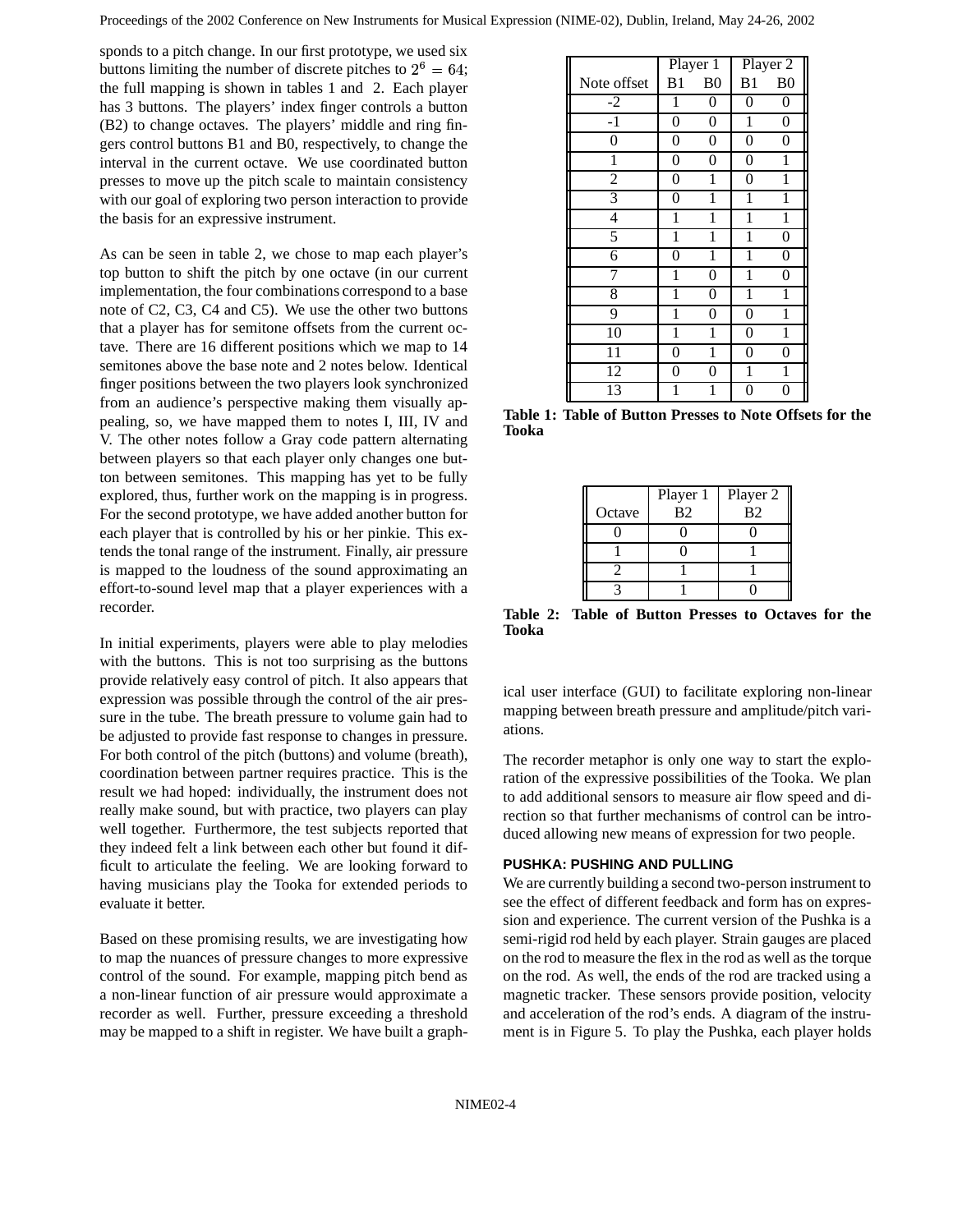

**Figure 5: A diagram of the Pushka.**

the ends of the rod in their hands. The semi-rigid rod connects the two players directly. Collectively, they pull, push, move and twist the rod to control music. By coordinating their movements in opposing direction they can provide effectively an isometric force controller. By coordinating in the same direction they have an isotonic controller allowing position, velocity and acceleration to control the music. The coordinated interplay between the players provides a large degree of control over the musical spaces. The instrument has many desirable features:

- it affords a large musical mapping space;
- it provides force feedback to each player through the rod itself;
- control of the instrument is easily visible for each player as well as the audience.

Note that the metaphor of a connected rod provides a warm and intimate communication channel. We make our rod out of wood as well to enhance the warm connection between players. Another direction for the Pushka would be to make the rod distributed as in Intouch [3] or HandJive [5]. Using the Pushka remotely as in InTouch would prevent using the rod in isotonic mode until better force feedback devices are available.

Actually, all the two person-instruments described in this paper could be made distributed with the appropriate feedback added to the remote device. This is another aspect to investigate to see if it enhances intimacy between people at remote locations.

We are in the process of building this device. Technically, building the hardware is relatively straightforward. Experimentation with the mapping and determining whether the Pushka can be used by two-people effectively remains to be done.

#### **PULLKA: STRING TENSION**

While the Pushka allows push and pull forces to be exchanged between players, we envision a third type of twoperson instrument that uses only pull forces called the Pullka. The current vision of the Pullka is a single string (or more) held under tension with a bridge about 1/5 of the way from each end of the string. A picture of the instrument is in Figure 6. A strain gauge measures the tension in the string. To play the Pullka, each player pushes on the string behind the bridge at each end. The string connects the two play-



**Figure 6: A diagram of the Pullka.**

ers directly through the tension on the string. The string we are currently using is not meant to be plucked or strummed; however, this is a simple variation which we intend to explore. Collectively, players push on the string to control music. The coordinated interplay between the players provides a large degree of control over the musical spaces. This instrument highly constrains the control space. We do this to explore a reduced control space to see how much expression is possible with only a single parameter. The string does provide direct feedback between players suggesting the possibility for an expressive controller.

### **RELATED WORKS**

Two person and multi-person musical environments have been explored throughout history. As mentioned in introduction, the hurdy-gurdy was originally played with two players. The control of the instrument was not balanced. We can only speculate how much haptic feedback was involved between the two players to determine when to spin the wheel faster. The instrument itself is not so sensitive to small variations of the spinning wheel, thus, it is not clear how integrated the two players are.

Another style of multi-player music is the symphony. "The hub" [2] and the earlier "The League of Automatic Music Composers," [1] extend the idea of the symphony into an electronic version. Each person plays their own instrumented interface/musical instrument which feedsinto a centralized music generation system. The system is able to use the coordinated actions of the players to modify the musical output allowing multiple players an opportunity to make new sounds not possible with only a single instrument. Like a jazz ensemble, the players communicate through sight and sound. The physical medium of the instrument is still controlled individually so the physical actions of one player are not felt by the other. In the instruments introduced here we focus on letting players feel each other's actions.

## **SUMMARY**

We have begun building and experimenting with electronic two-person instruments. Each instrument provides a physical channel between the two players providing haptic feedback so that each person knows what the other is doing. Of course, each player also has visual and auditory feedback much like normal two player or multi-player situations. The